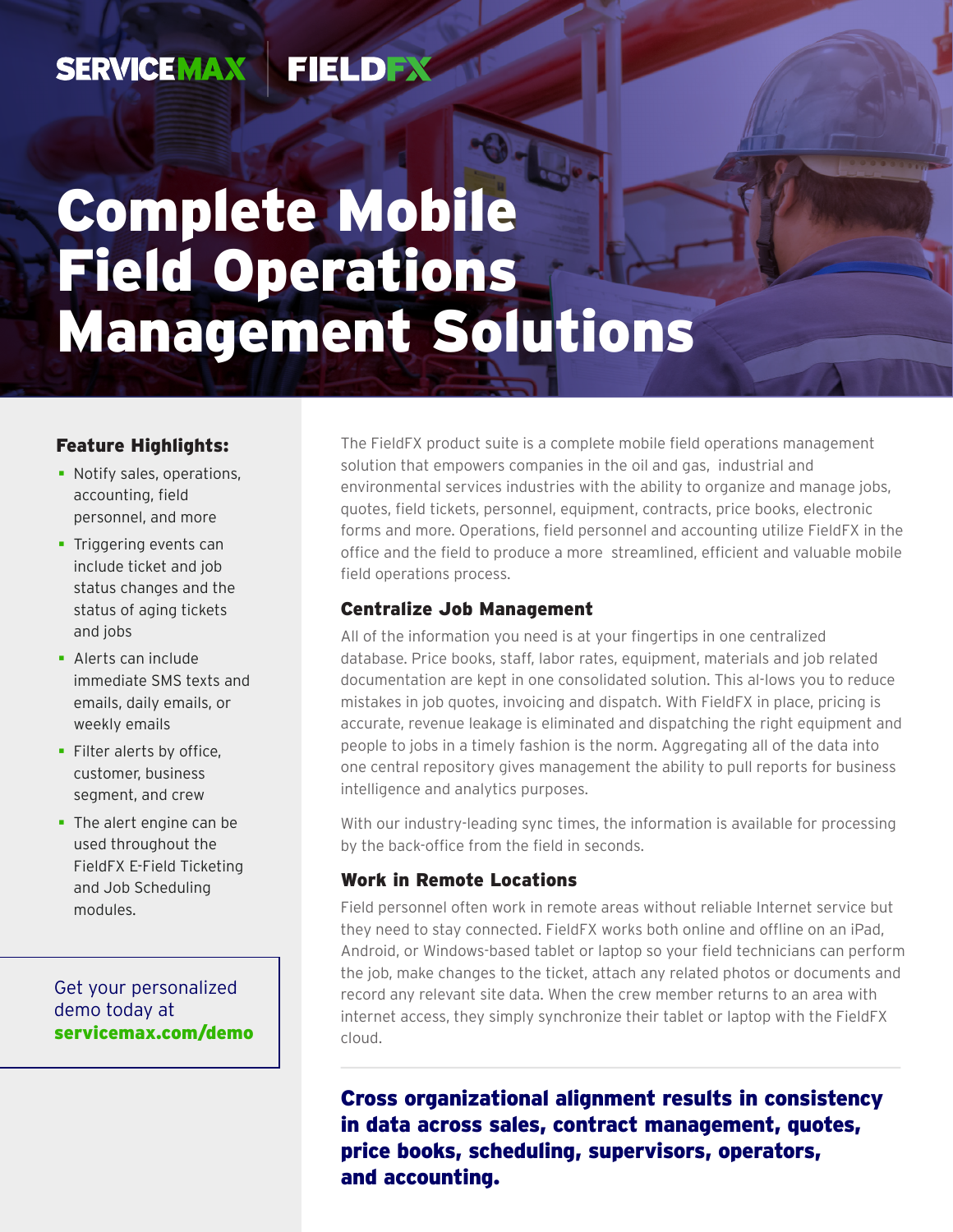

*FieldFX Executive Dashboard*

# A Seamless Workflow for Field Service Companies

FieldFX consists of several seamlessly integrated modules designed to meet the unique needs of companies in the oil and gas, industrial, and environmental services industries.

- **FX E-Ticketing:** Streamline the entire field ticketing process, from operations to field personnel and invoicing, with an easy-to-use solution that works in the office or the field, online or off.
- **· FX EAM (Enterprise Asset Management): Enhance** physical asset management by providing process and in-telligence that allows for increased equipment reliability, systematic preventative maintenance and efficient regulatory compliance.
- **FX CPQ (Configure, Price, Quote):** Improve the effectiveness and accuracy of the quote-to-cash process by providing contract administrators with the ability to model contracts with complex rules based on the operational and environmental characteristics of jobs.
- **FX Schedule & Dispatch:** Take the information off of the whiteboard and put it right into an easy-touse, web-based dashboard that displays all of the informa-tion you need to get the job planned, the crew dispatched and the equipment scheduled.
- **FX Analytics:** Improve decision-making by generating powerful custom reports using data collected from field operations.
- **FX Customer Self-Service:** Empower your customers with the ability to securely access their job and ticket data in FieldFX. Assign your customers a secure account and allow them to review and approve tickets, add comments, monitor job progress, view safety records and more.
- **FX DataGuide:** An easy-to-use solution to ensure the correct digital forms are provided in the right circumstances. The advanced logic, built into the forms, provides a guided experience for the user, as well as the ability to capture the data in remote locations, offline from the Internet.
- **FX Timecards:** Make the process of tracking payable time for employees, including those working remotely, simple and more efficient.
- **FX Forms:** Create electronic forms beyond the field ticket and brand them to look like your existing paper forms.
- **FX Trucking:** A fit-for-purpose, segment-specific app that provides a seamless experience for the dispatcher and driver.
- **FX Rental:** A fit-for-purpose module that provides a seamless experience from the warehouse to the field to the back office, capturing asset and consumable data throughout the rental lifecycle.